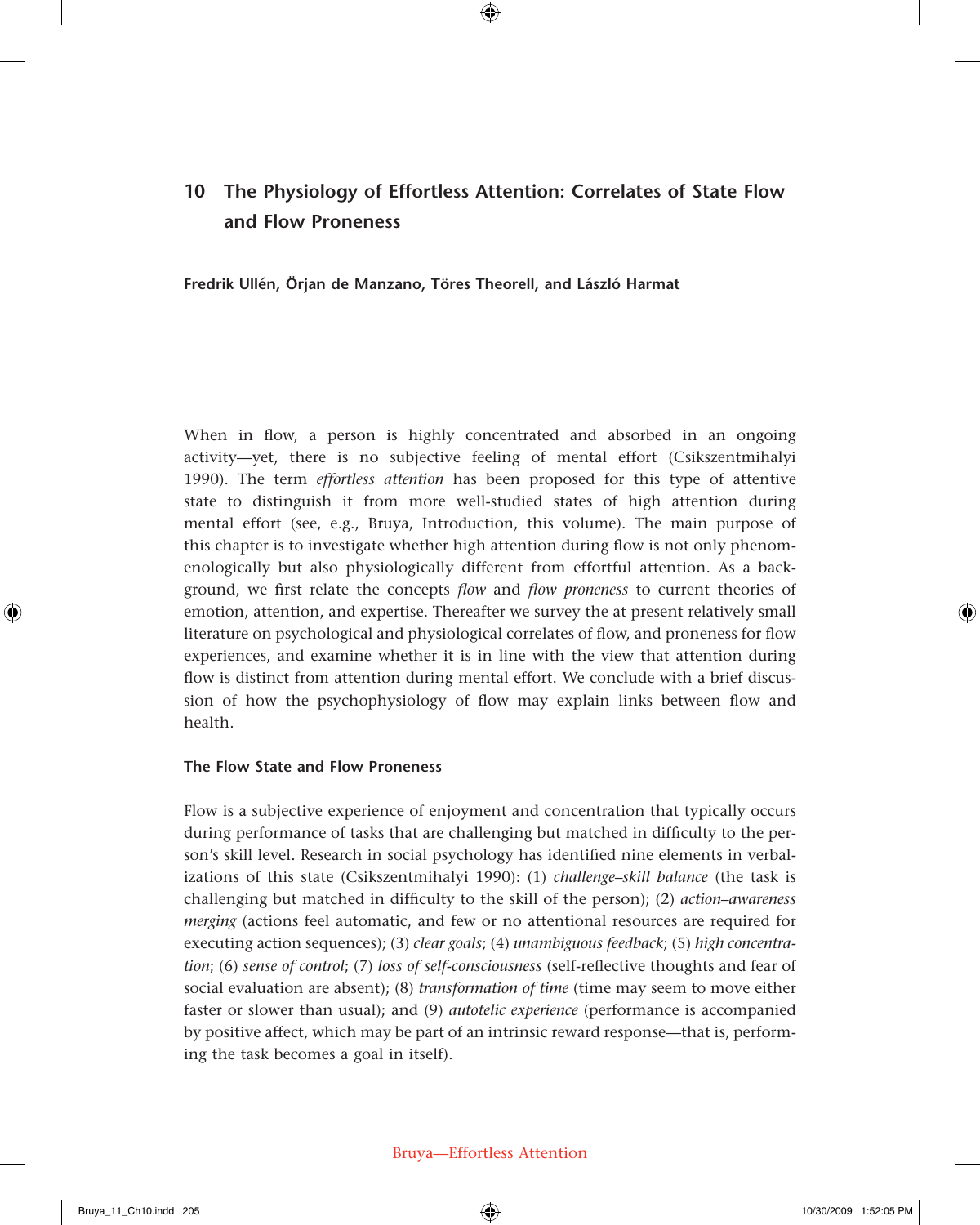Flow proneness as a trait refers to the tendency of a person to experience flow states. It can be measured by questionnaires where participants indicate how frequently they have experiences with the various characteristics of the flow state summarized above (see, e.g., the Activity Experience Scale of Jackson and Eklund; Jackson and Eklund 2004). Two other traits that presumably are closely related to flow proneness will also be discussed here: *intrinsic enjoyment* and *boredom coping* (Hamilton, Haier, and Buchsbaum 1984). Intrinsic enjoyment refers to a tendency to perform activities because they are rewarding in themselves rather than because they are linked to external rewards. Boredom coping is a disposition to relate to and perform potentially boring tasks in such a way as to make them more intrinsically rewarding. A fourth proposed higher order trait, *autotelic personality,* appears related to all three of these constructs (Csikszentmihalyi 1990; Nakamura and Csikszentmihalyi 2009).

⊕

#### **Flow, Flow Proneness, and Emotion**

Before we can discuss the physiological underpinnings of flow and flow proneness, these concepts need to be related to relevant established knowledge on emotion, attention, and expertise.

Enjoyment is a central aspect of the flow experience. Furthermore, several other elements of flow are dependent on emotional state: Challenge appraisals and task engagement vary as a function of affect (Maier, Waldstein, and Synowski 2003); emotional stimuli can modulate attentional processes along the dimensions of valence and arousal (Brosch, Sander, Pourtois, and Scherer 2008; Jefferies, Smilek, Eich, and Enns 2008; see below); perceived personal control is related to greater self-reported coping ability prior to a task and lower self-reported stressfulness afterwards (Weinstein and Quigley 2006); positive emotions have been found to reduce self-conscious awareness of, for example, pain (Roy, Peretz, and Rainville 2008); and sense of time is altered such that highly arousing stimuli with positive valence are perceived as having shorter duration than negative, low-arousing stimuli (Droit-Volet and Meck 2007; Noulhiane, Mella, Samson, Ragot, and Pouthas 2007). Using the well-known two-dimensional affective space of valence and arousal (Lang 1995), a flow state would thus be associated with the upper right quadrant—that is, the flow experience includes an emotional state characterized by moderate to high levels of both dimensions.

Interestingly, the dimensions of valence and arousal are commonly found to also organize somatophysiological responses. Hence, by locating flow in the affective space, it is possible to yield a hypothesis about how psychophysiological measures of emotion correlate with state flow. Many studies have used electromyographical recordings of activity in facial muscles to differentiate between emotional states (see, e.g., Ravaja, Saari, Salminen, Laarni, and Kallinen 2006; Witvliet and Vrana 1995). Two commonly probed muscles in this context are the *corrugator supercilii* (CS), which is used during

Bruya—Effortless Attention

G

⊕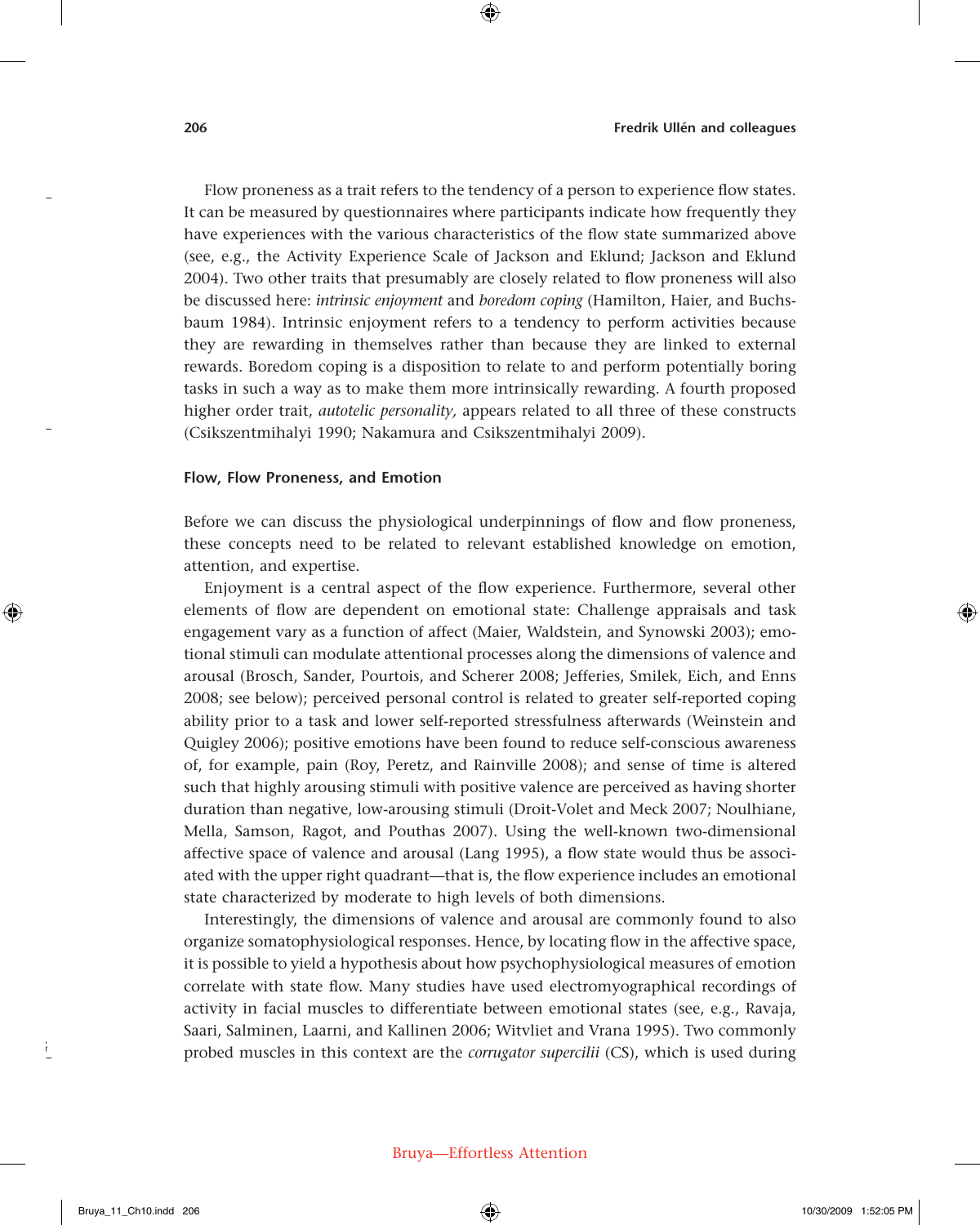frowning, and the *zygomaticus major* (ZM), which is activated during smiling. CS activity increases during negative affect and decreases during positive affect. ZM mainly responds to decreases in negative affect (Larsen, Norris, and Cacioppo 2003). Activity in these muscles also depends on arousal: CS activity is highest during negatively valent low-arousal states, while ZM activity is maximal during positive, high-arousal (joyous) states (Witvliet and Vrana 1995). Arousal is also reflected in respiratory measures. Excited and aroused states are associated with rapid deep breathing accompanied by a high inspiratory flow rate (Gomez and Danuser 2004; Wientjes 1992). Cardiovascular measures, too, demonstrate emotion-specific autonomic activation: High-arousal emotions (such as joy) are reliably associated with decreased heart period (interval between beats) and increased systolic blood pressure (Ekman, Levenson, and Friesen 1983; Schwartz, Weinberger, and Singer 1981; Sinha, Lovallo, and Parsons 1992; Witvliet and Vrana 1995).

⊕

In addition, we can formulate hypotheses about the relation between flow proneness and other psychological traits that influence emotional processing. Specifically, one would predict a negative correlation between flow proneness and neuroticism. This higher order personality trait, which is highly consistent across various models of personality, including the currently dominating five-factor model of McCrae and Costa (1990), is characterized by a number of features that would tend to interfere with the affective component of flow states— in particular, a high reactivity to negative stimuli and a proneness to worry and negative affect (Gray and McNaughton 2000; McCrae and Costa 1990).

# **Flow, Flow Proneness, and Attention**

Attention is a central component of human cognition and a prerequisite for being able to maintain goals and execute goal-oriented action (for a review, see Raz and Buhle 2006). As mentioned, an interesting aspect of the flow state is effortless attention: a subjective experience of heightened, unforced concentration and absorption in the ongoing performance. We suggest that this may occur as a result of an interaction between positive valence and attention. Positive valence can distract away from negative and even painful stimuli (Roy, Peretz, and Rainville 2008), that is, a task of great attentional load may be experienced as less effortful in a state of positive affect. This transient neglect could be explained by a propensity of brain systems to respond differently to a stimulus depending on whether attention is focused on sensory- or affect-related properties—for example, intensity or pleasantness (Grabenhorst and Rolls 2008).

In terms of psychophysiology, attention in the sense of mental effort is accompanied by higher activity in the CS (the "frown muscle"; Cohen, Davidson, Senulis, Saron, and Weisman 1992; Waterink and van Boxtel 1994), fast and shallow

Bruya—Effortless Attention

⊕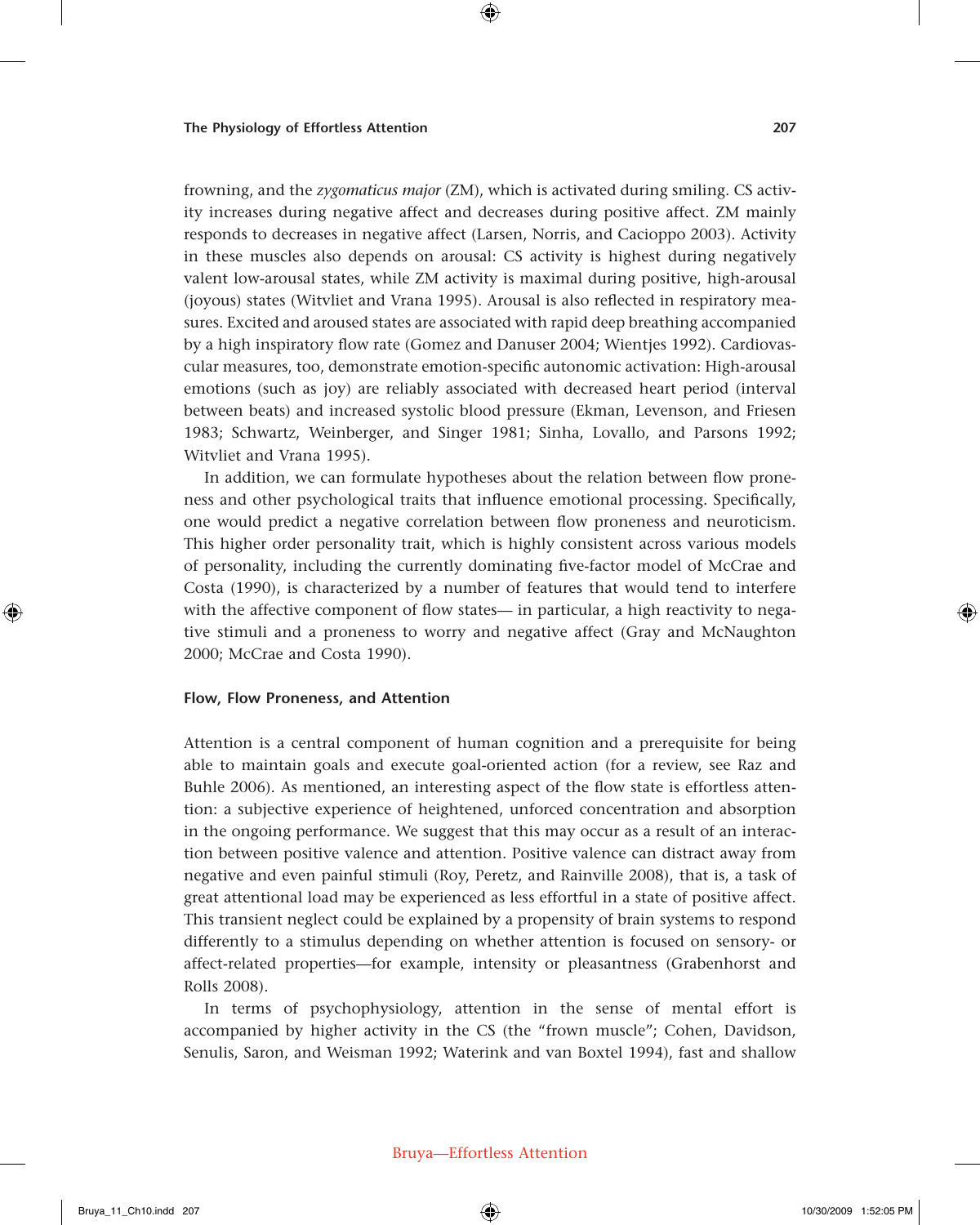respiration (Backs and Seljos 1994; Veltman and Gaillard 1998; Wientjes 1992), and decreased heart period and increased systolic blood pressure, together with a decreased variability in these measures (Berntson, Cacioppo, and Quigley 1993; Middleton, Sharma, Agouzoul, Sahakian, and Robbins 1999; Porges and Byrne 1992; Richter, Friedrich, and Gendolla 2008; Veltman and Gaillard 1996, 1998), all of which points to an increased activation of the sympathetic nervous system. However, it should be noted that studies on individual differences in physiological response to, for example, working memory- and attention-demanding tasks show better performance to be associated with relatively greater—that is, less suppressed—heart rate variability related to vagal influence—that is, the parasympathetic component of the heart rate variability spectrum (Hansen, Johnsen, and Thayer 2003). The coupling between mental effort and shallow respiration is particularly interesting, since joyous states typically show deep respiration (see above). One could thus hypothesize that this measure distinguishes between states of effortful and effortless attention. In general, deep breathing is associated with decelerated heart rate and lowered blood pressure—something underscoring the importance of deep breathing to parasympathetic activation (see, for instance, von Schéele, von Schéele, Hansson, Winman, and Theorell 2005).

⊕

At a trait level, performance on tests of effortful, sustained attention show a substantial positive correlation with psychometric general intelligence (Schweizer and Moosbrugger 2004; Schweizer, Moosbrugger, and Goldhammer 2005). It is therefore of interest to examine whether flow proneness also shows a relation with intelligence and performance in sustained attention tasks. If this is the case, it would indicate that individual differences in the capacity for effortful and effortless attention share neural substrates. If not, it would provide further support for the hypothesis that effortless attention differs from effortful attention, perhaps because the absorption in a task during flow is more dependent on expertise—that is, a high level of skill in particular tasks that induce the flow experience—than on general cognitive ability (see below).

# **Expertise and Flow**

Flow occurs during performance of tasks when the challenge of the task is on par with the skill level of the subject. An additional requirement appears to be that the task is at least moderately complex and challenging in absolute terms; too simple tasks are not flow promoting (Csikszentmihalyi 1990). What is most flow promoting for a given person will thus depend on the particular domains of expertise of that person. More generally, expertise, implemented as stored long-term representations in the brain, will guide planning and expectations (Ericsson and Lehmann 1996) and even influence sensory processing to attend to task-relevant cues (Summerfield, Lepsien, Gitelman, Mesulam, and Nobre 2006). Since top–down processes can modulate attentional

Bruya—Effortless Attention

G

⊕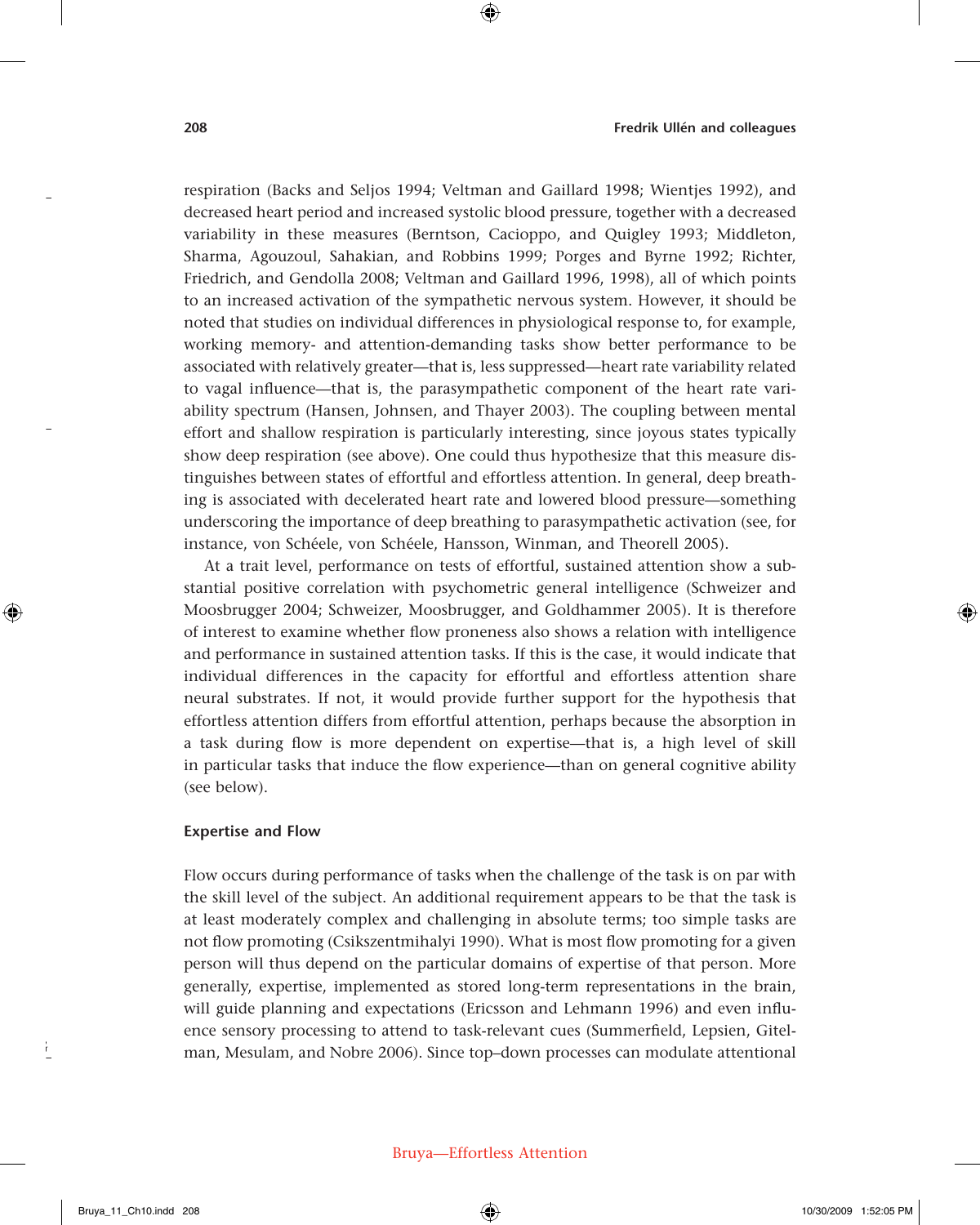# **The Physiology of Effortless Attention 209**

focus and filtering processes, expertise can presumably also facilitate sustained attention and reduce distractibility in a domain-specific manner.

⊕

Another important aspect of expertise is automaticity (Ericsson, Charness, Feltovich, and Hoffman 2006). Nonautomatic behavioral routines can be gradually automated by extended training, practice, repetition, and overlearning. With greater automaticity, there is less need for higher order cognitive functions to micromanage sequential sensory and motor processes, which enables the automated processes to be carried out faster and more accurately while also being less vulnerable to attentional shifts. Focus can instead be allocated to speed and/or other more qualitative aspects of motor output, also making challenge per se qualitatively different at different levels of ability. Expertise also involves domain-specific changes in attentional function. An extraneous dual task can thus degrade performance in novices but not necessarily in experts. Furthermore, effortful attention to skill execution in experts can actually interfere with performance (Beilock, Bertenthal, McCoy, and Carr 2004; Beilock, Carr, MacMahon, and Starkes 2002; Gray 2004). These observations appear to support the idea that effortless attention during skilled performance in flow is different in nature from effortful attention to task.

#### **Correlates of Flow**

⊕

The existing literature thus allows one to make a number of predictions with regard to the underlying biology of flow and flow proneness. To summarize, physiological correlates of state flow should include decreased heart period, increased cardiac output, increased respiratory rate, increased respiratory depth, and differential activation of facial muscles involved in expression of emotion—that is, increased activity in the ZM and decreased activity in the CS. Flow proneness and related traits may show relations to numerous other traits influencing attentional and emotional processing, but we have focused here on two main traits: general intelligence, where we expect a positive correlation to the extent that effortless attention overlaps with mechanisms for effortful sustained attention, and neuroticism, where we predict a negative relation.

Very few studies have so far directly tested these predictions. To our knowledge, a recent study from our own group is the only one investigating physiological correlates of state flow while controlling for other variables that may influence physiology (de Manzano, Theorell, and Ullén 2008). In this study, the subjects (*n* = 21) were all professional concert pianists. Physiological measures included electromyograms of the CS and ZM muscles, heart rate, blood pressure, and thoracic respiration. During the experiment, the pianist played the same self-chosen musical piece (three to seven minutes' duration) repeatedly for five trials, thus keeping all sensorimotor processing and physical effort that could influence physiology essentially constant. Flow was measured after each trial using self-reports and then compared to physiological

Bruya—Effortless Attention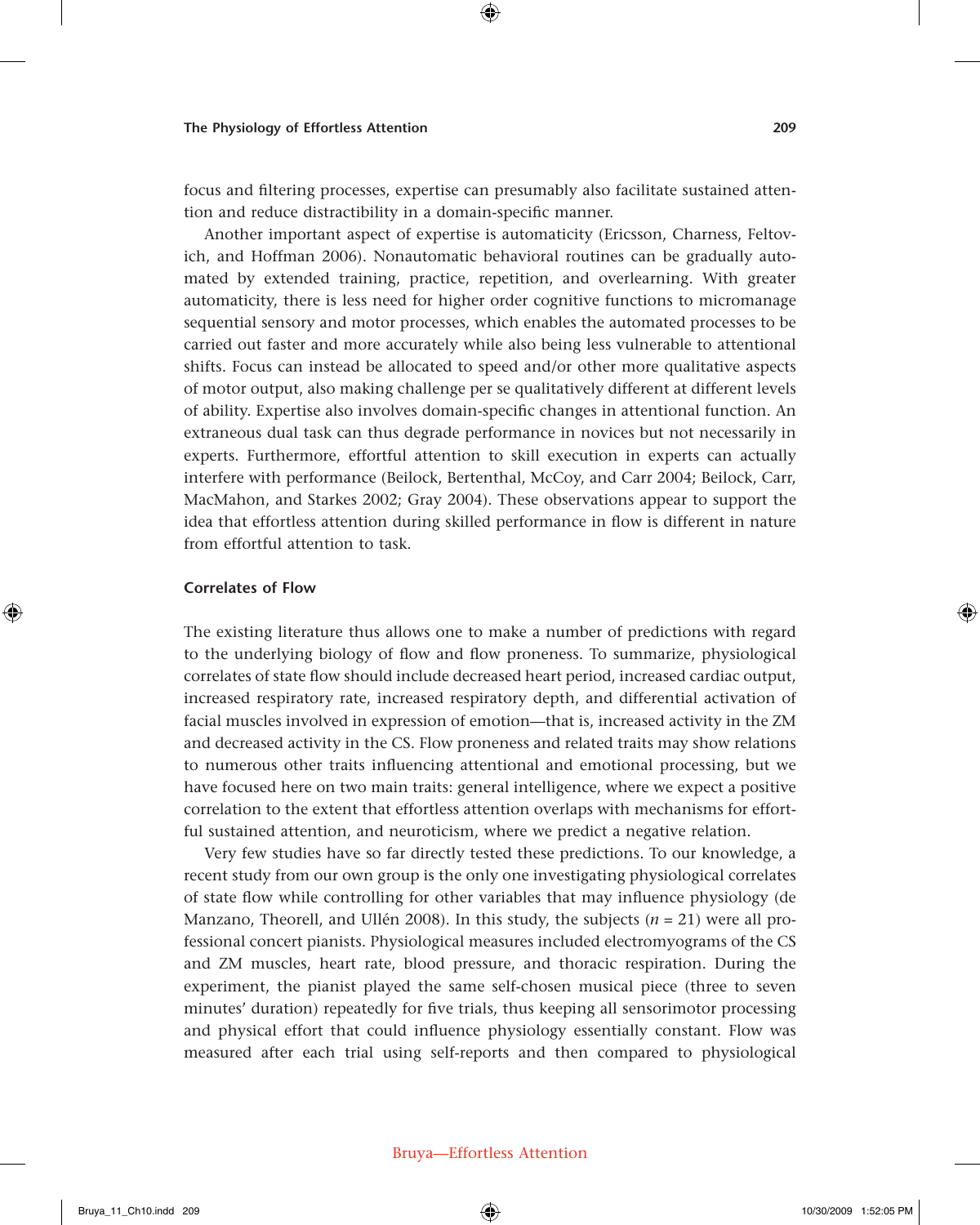measures obtained during each trial. In line with the previously stated hypotheses, we found performance with higher flow to be associated with a decreased heart period, higher activity in ZM, and larger respiratory depth. No effect was found for CS activity or respiratory rate.

 $\textcircled{\scriptsize{+}}$ 

# **Correlates of Flow Proneness**

A few studies have investigated psychological correlates of flow proneness and related traits. Hamilton and coworkers measured intrinsic enjoyment and boredom coping in around 160 subjects, who were divided into subgroups that were subject to different sets of additional measurements and tests (Hamilton, Haier, and Buchsbaum 1984). In one subsample of 18 students, the frequency of experiences relating to state flow was measured using the Experience Sampling Method (Csikszentmihalyi and Larson 1987). Intrinsic enjoyment was significantly related to several of these measures—that is, this trait seems substantially related to flow proneness. Trends for boredom coping did not reach significance in this relatively small subsample. Furthermore, intrinsic enjoyment was significantly related to higher *internal locus of control* (Rotter 1966), a trait which in turn is negatively correlated with neuroticism (Clarke 2004; Horner 1996). In a second subsample of 48 college students, a test of sustained attention (the continuous performance task) showed no relation to intrinsic enjoyment, and a modest positive relation to boredom coping (*r* = .4) was found.

We recently measured general intelligence (Raven's Standard Progressive Matrices Plus), personality (NEO Personality Inventory—Revised), and flow proneness in three domains of activity (professional, leisure time, and maintenance activities) in a sample of 76 university students (Madison, de Manzano, Forsman, and Ullén, in preparation). Interestingly, no relations between flow proneness and intelligence were found in this sample. In contrast, flow proneness during leisure showed a significant negative relation to neuroticism  $(r = -4)$ . A negative relation between neuroticism and flow proneness was also found in a sample (*n* = 126) of music students (Avsec and Smolej Fritz 2008). Clearly, further studies on relations between flow proneness and other traits in larger and demographically different (e.g., older) samples would be of interest.

#### **The Physiology of Flow and Effortless Attention—Preliminary Observations**

Conclusions regarding the biological basis of flow still have to be made with great caution, given that so few studies have been performed. However, the existing data support several of our hypotheses regarding differences in the underlying physiology of effortful and effortless attention. Our own study on pianists suggests that an increased activation of the sympathetic branch of the autonomic nervous system in combination with deep breathing is characteristic of the flow state. In other words,

Bruya—Effortless Attention

G

↔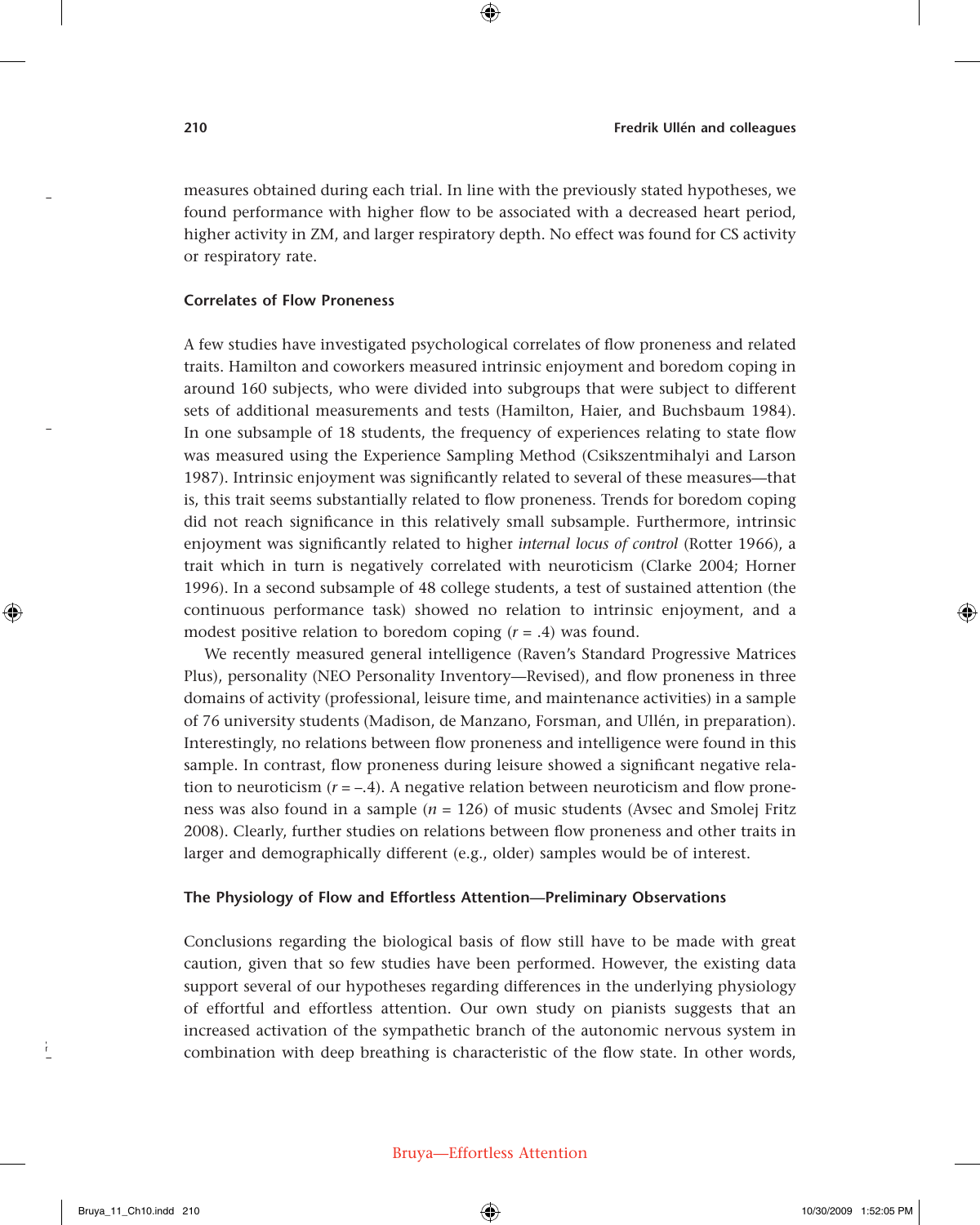flow is a state of arousal, but it is accompanied not by the shallow respiration characteristic of mental effort but rather by the deep respiration typical of joyous states. This is compatible with our proposal that the flow state is the result of an interaction between positive affect and attention. Intuitively, too little or too much arousal in relation to task difficulty should decrease flow. One might speculate that this is reflected in the challenge–skill balance dimension and that arousal, thus, is related to optimal performance and flow as predicted by an inverted U-shaped relationship as in the much debated Yerkes–Dodson law (Hanoch and Vitouch 2004).

⊕

These findings also suggest that regulation of sympathetic and parasympathetic activity levels may be of importance for state flow. In general, the parasympathetic system can be regarded as a system that counterregulates a general stress–arousal reaction. Indirect evidence for concomitant activation of the sympathetic and parasympathetic systems in music performing professionals comes from a study of a singing lesson in which professional singers were compared to amateurs (Grape, Sandgren, Hansson, Ericson, and Theorell 2003). During singing, the increase in heart rate was very similar in the two groups. However, in the professionals heart rate variability increased markedly, whereas no such increase was observed in the amateurs. This was particularly pronounced for low-frequency power, which has been assumed to reflect a mixture of parasympathetic and sympathetic activity (Porges and Byrne 1992), but it was noticeable also in high-frequency power, which reflects parasympathetic activity. Preliminary data on piano performance from our group are also in line with this. In three of the pianists participating in the above-mentioned study (de Manzano et al. 2008), additional physiological measurements—continuous recordings of electrocardiogram and  $pCO<sub>2</sub>$  in exhaled air—were made during performance of both the self-selected, well-learned piece and a difficult, unknown piece (the fourth movement of György Kurtág's *Splinters*) that had to be played *a prima vista*. During playing of the unknown piece, as compared to the self-selected piece, all three pianists showed an increase of high-frequency power in heart rate variability, and also a longer heart period, a higher respiratory rate, and a lower  $pCO<sub>2</sub>$ . These findings suggest that the professional pianists were able to immediately activate the parasympathetic system in the difficult *prima vista* situation. It appears possible, therefore, that the ability of experts to regulate the level of activity in both sympathetic and parasympathetic branches of the autonomous nervous system during performance is of importance for state flow, but further research is obviously needed to test this idea.

Differences in physiology suggest differences in neurophysiology. Further work is needed to elucidate the neural correlates of the flow experience, but an interesting speculation is that flow may have commonalities with states experienced during deep meditation and that the anterior cingulate cortex may play important roles for the coordination of autonomic responses and cognitive control in such states (Posner, Rothbart, Rueda, and Tang, chapter 16, this volume; Siegel 2007).

Bruya—Effortless Attention

⊕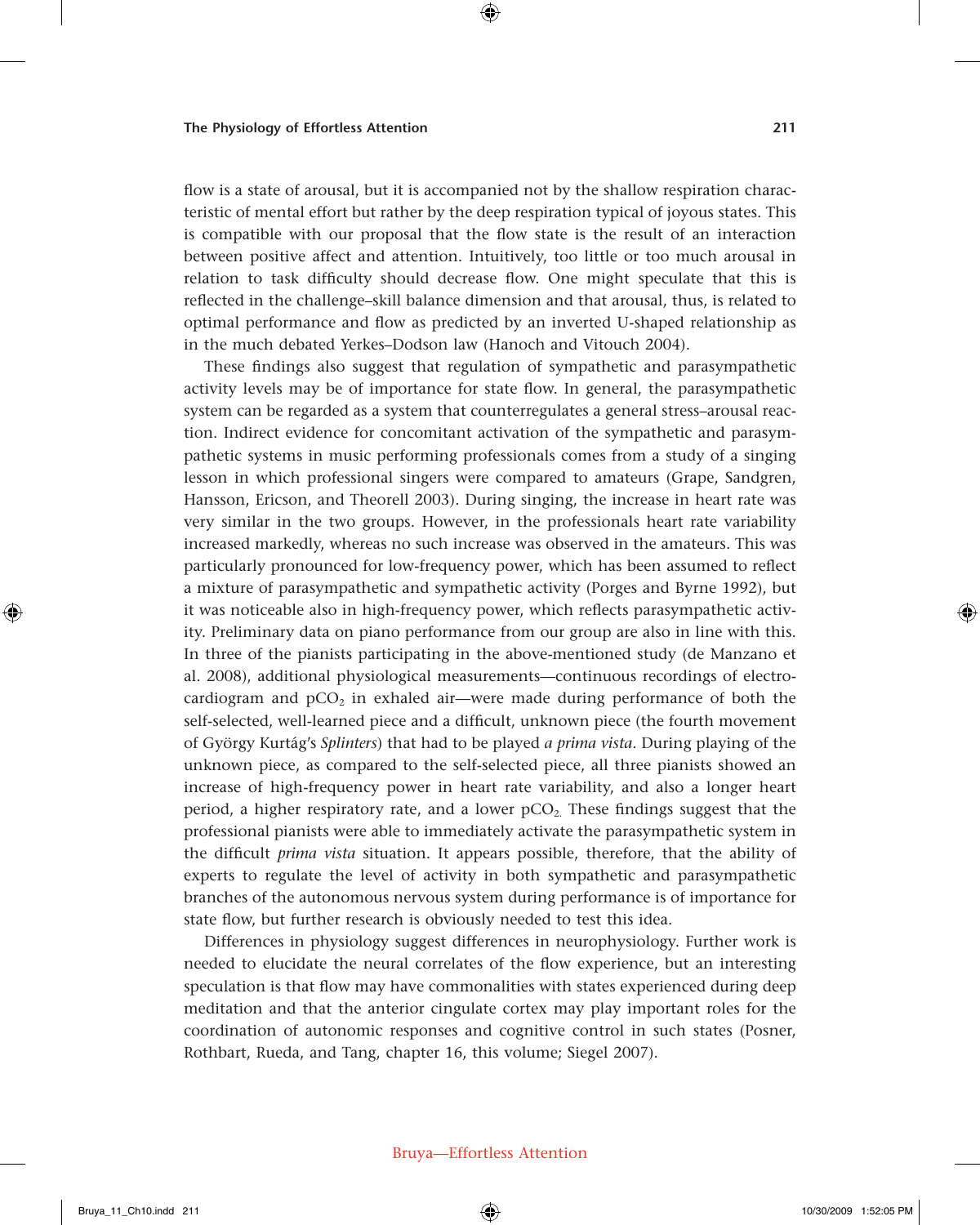That the affective component of flow is essential for effortless attention is also supported by the fact that flow proneness is related to emotional stability (i.e., low neuroticism) and internal locus of control (Avsec and Smolej Fritz 2008; Hamilton, Haier, and Buchsbaum 1984; Madison, de Manzano, Forsman, and Ullén, in preparation). The lack of a positive correlation between flow proneness and intelligence in our sample of young adults (Madison et al.) as well as between flow proneness and sustained attention (Hamilton et al.) is a further indication that there are essential differences in the mechanisms underlying effortful and effortless attention. One explanation for this may be that the absorption in an activity during flow is less dependent on general cognitive ability than on high skills in particular domains—that is, expertise—which allows the person to perform specific flow-promoting tasks at a high level. This would be in line with sociological studies showing that flow experiences are common among people at different educational levels but that the flowpromoting activities differ depending on the expertise of the subjects (Csikszentmihalyi 1990). The importance of intelligence for expertise remains a question of debate, but it appears uncontroversial that for most domains practice is a better predictor of expert performance than cognitive ability (Ericsson, Charness, Feltovich, and Hoffman 2006). To get a more conclusive picture of the relation between flow proneness, intelligence, and expertise, however, studies on larger cohorts with a wide range of cognitive ability as well as expertise in different domains would be important.

⊕

#### **The Psychophysiology of Flow and Health**

There are several published studies which show that there is a positive relationship between health and a high prevalence of positive emotions in daily life. If we assume that flow would increase the prevalence of positive emotions, this would be of relevance. For instance, in one study (Theorell, Ahlberg-Hulten, Jodko, Sigala, and de la Torre 1993) female health care staff were asked to record emotions every hour during an ordinary working day. Blood pressure was recorded on all these occasions. The findings indicated a strong relationship between a high prevalence of joyful feelings and a low blood pressure level during working hours as well as at rest and during leisure hours. In a large prospective cohort study, Kubzansky, Sparrow, Vokonas, and Kawachi (2001) showed that optimism in general was associated with a markedly reduced incidence of coronary heart disease (after adjustment for other risk factors). Of more direct relevance is the observation by Bygren, Konlaan, and Johansson (1996) based upon a cohort study of randomly selected Swedes. They were asked whether they participated at least once a week in cultural activities (which should increase the number of flow experiences) or not. Those who did so had a better survival during follow-up than other participants in the study. This association remained significant after adjustment for education, income, health at start, and life habits (such as

Bruya—Effortless Attention

G

⊕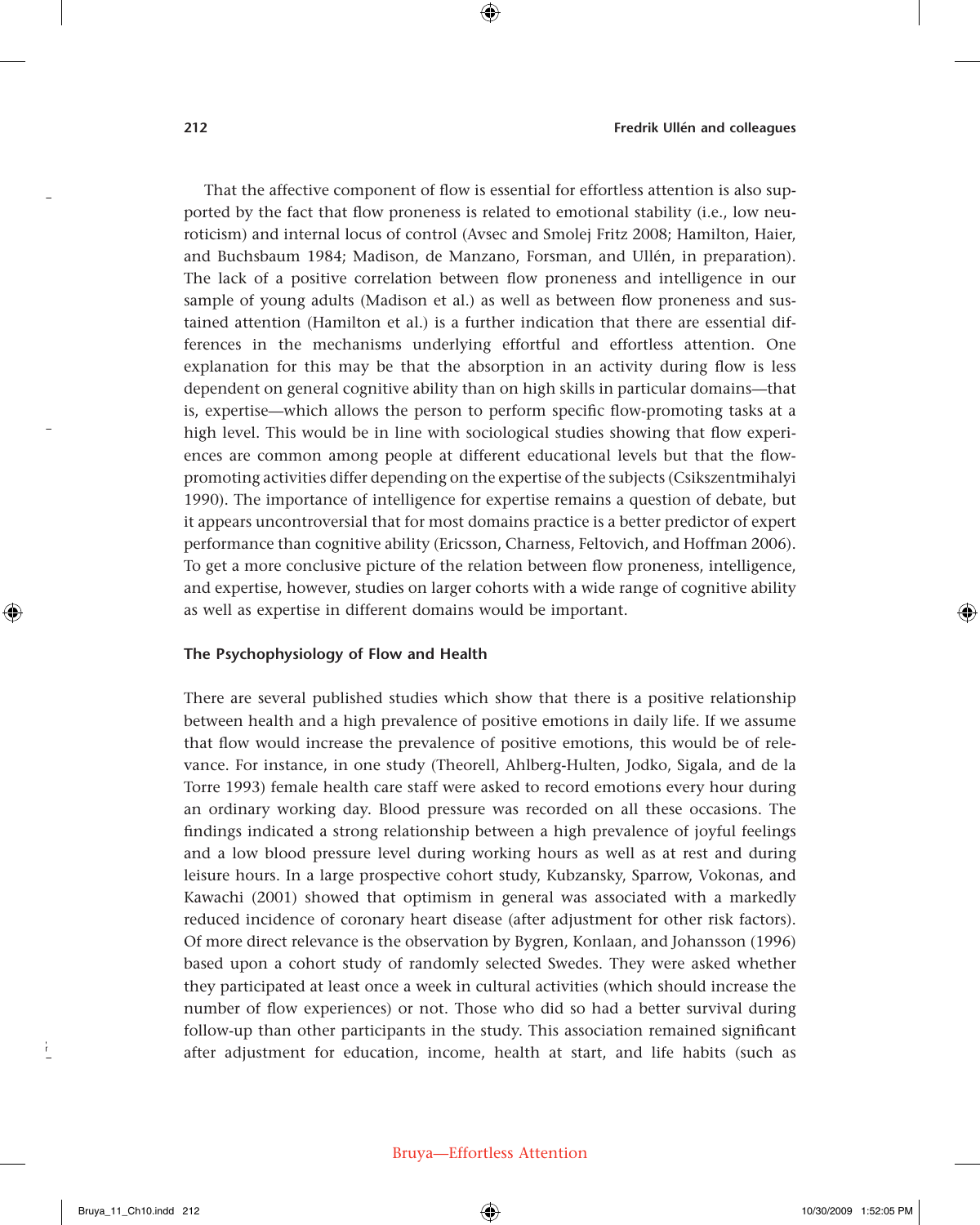smoking) that are of relevance to survival and which may also be related to participation in cultural activities. In a small randomized study by our own group (Grape, Sandgren, Hansson, Ericson, and Theorell 2003), adult beginners in choir singing showed increased saliva testosterone concentration and reported increased vitalization during the initial months. The control group showed no such increase. Moderate increase in saliva testosterone is an indicator of improved cell regeneration and therefore of relevance to this question. Furthermore, as we speculated above, parasympathetic mechanisms may be of importance for flow. During recent years, it has been pointed out that activation of the parasympathetic system is helpful in the recovery phase after an arousal reaction and that this stops inflammatory reactions that stimulate, for instance, the atherosclerotic process (Gidron et al. 2007). The ability to activate the parasympathetic system could thus be of importance for flow as well as long-term health and longevity. In summary, there is indirect but no direct evidence that a high prevalence of flow experiences could benefit health.

⊕

### **Acknowledgments**

The authors would like to thank Mihaly Csikszentmihalyi and Jeanne Nakamura for valuable discussions. Fredrik Ullén and Örjan de Manzano were supported by grants from the Söderberg Foundation, Stockholm Brain Institute, and the Freemasons in Sweden Foundation for Children's Welfare during the preparation of this chapter.

# **References**

⊕

Avsec, A., and B. Smolej Fritz. 2008. Traits as predictors of flow experience in music students, *4th European Conference on Positive Psychology* (pp. 277). Opatija, Croatia: Faculty of Arts and Sciences, University of Rijeka, Rijeka, Croatia.

Backs, R. W., and K. A. Seljos. 1994. Metabolic and cardiorespiratory measures of mental effort: The effects of level of difficulty in a working memory task. *Int. J. Psychophysiol.* 16:57–68.

Beilock, S. L., B. I. Bertenthal, A. M. McCoy, and T. H. Carr. 2004. Haste does not always make waste: Expertise, direction of attention, and speed versus accuracy in performing sensorimotor skills. *Psychon. Bull. Rev.* 11:373–379.

Beilock, S. L., T. H. Carr, C. MacMahon, and J. L. Starkes. 2002. When paying attention becomes counterproductive: Impact of divided versus skill-focused attention on novice and experienced performance of sensorimotor skills. *J. Exp. Psychol. Appl.* 8:6–16.

Berntson, G. G., J. T. Cacioppo, and K. S. Quigley. 1993. Respiratory sinus arrhythmia: Autonomic origins, physiological mechanisms, and psychophysiological implications. *Psychophysiology* 30 (2):183–196.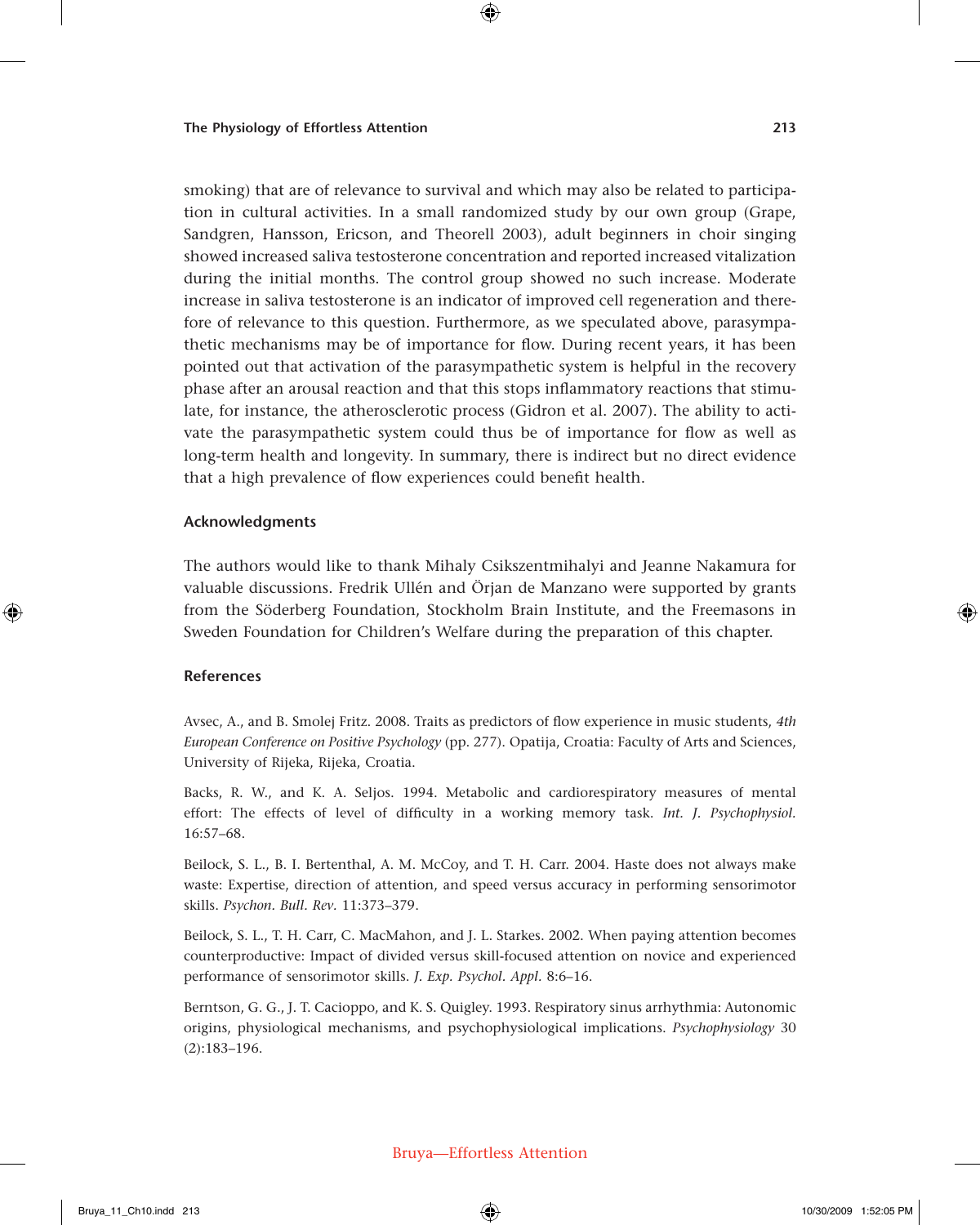Brosch, T., D. Sander, G. Pourtois, and K. R. Scherer. 2008. Beyond fear: Rapid spatial orienting toward positive emotional stimuli. *Psychol. Sci.* 19:362–370.

⊕

Bygren, L. O., B. B. Konlaan, and S. E. Johansson. 1996. Attendance at cultural events, reading books or periodicals, and making music or singing in a choir as determinant of survival: Swedish fourteen-year cohort follow-up. *BMJ* 313:1577–1580.

Clarke, D. 2004. Neuroticism: Moderator or mediator in the relation between locus of control and depression? *Pers. Individ. Dif.* 37:245–258.

Cohen, B. H., R. J. Davidson, J. A. Senulis, C. D. Saron, and D. R. Weisman. 1992. Muscle tension patterns during auditory attention. *Biol. Psychol.* 33:133–156.

Csikszentmihalyi, M. 1990. *Flow: The psychology of optimal experience*. New York: Harper & Row.

Csikszentmihalyi, M., and R. Larson. 1987. Validity and reliability of the Experience Sampling Method. *J. Nerv. Ment. Dis.* 175:526–536.

de Manzano, Ö., T. Theorell, and F. Ullén. 2008. *The psychophysiology of the flow experience*. Manuscript submitted for publication.

Droit-Volet, S., and W. H. Meck. 2007. How emotions colour our perception of time. *Trends Cogn. Sci.* 11:504–513.

Ekman, P., R. W. Levenson, and W. V. Friesen. 1983. Autonomic nervous system activity distinguishes among emotions. *Science* 221:1208–1210.

Ericsson, K. A., N. Charness, P. J. Feltovich, and R. R. Hoffman, eds. 2006. *The Cambridge handbook of expertise and expert performance*. New York: Cambridge University Press.

Ericsson, K. A., and A. C. Lehmann. 1996. Expert and exceptional performance: Evidence of maximal adaptation to task constraints. *Annu. Rev. Psychol.* 47:273–305.

Gidron, Y., N. Kupper, M. Kwaijtaal, J. Winter, and J. Denollet. 2007. Vagus–brain communication in atherosclerosis-related inflammation: A neuroimmunomodulation perspective of CAD. *Atherosclerosis* 195 (2):e1–e9. Epub 2006 Nov 13.

Gomez, P., and B. Danuser. 2004. Affective and physiological responses to environmental noises and music. *Int. J. Psychophysiol.* 53:91–103.

Grabenhorst, F., and E. T. Rolls. 2008. Selective attention to affective value alters how the brain processes taste stimuli. *Eur. J. Neurosci.* 27:723–729.

Grape, C., M. Sandgren, L. O. Hansson, M. Ericson, and T. Theorell. 2003. Does singing promote well-being? An empirical study of professional and amateur singers during a singing lesson. *Integr. Physiol. Behav. Sci.* 38 (1):65–74.

Gray, J. A., and N. McNaughton. 2000. *The neuropsychology of anxiety: An inquiry into the functions of the septo–hippocampal system*. Oxford: Oxford University Press.

Bruya—Effortless Attention

G

⊕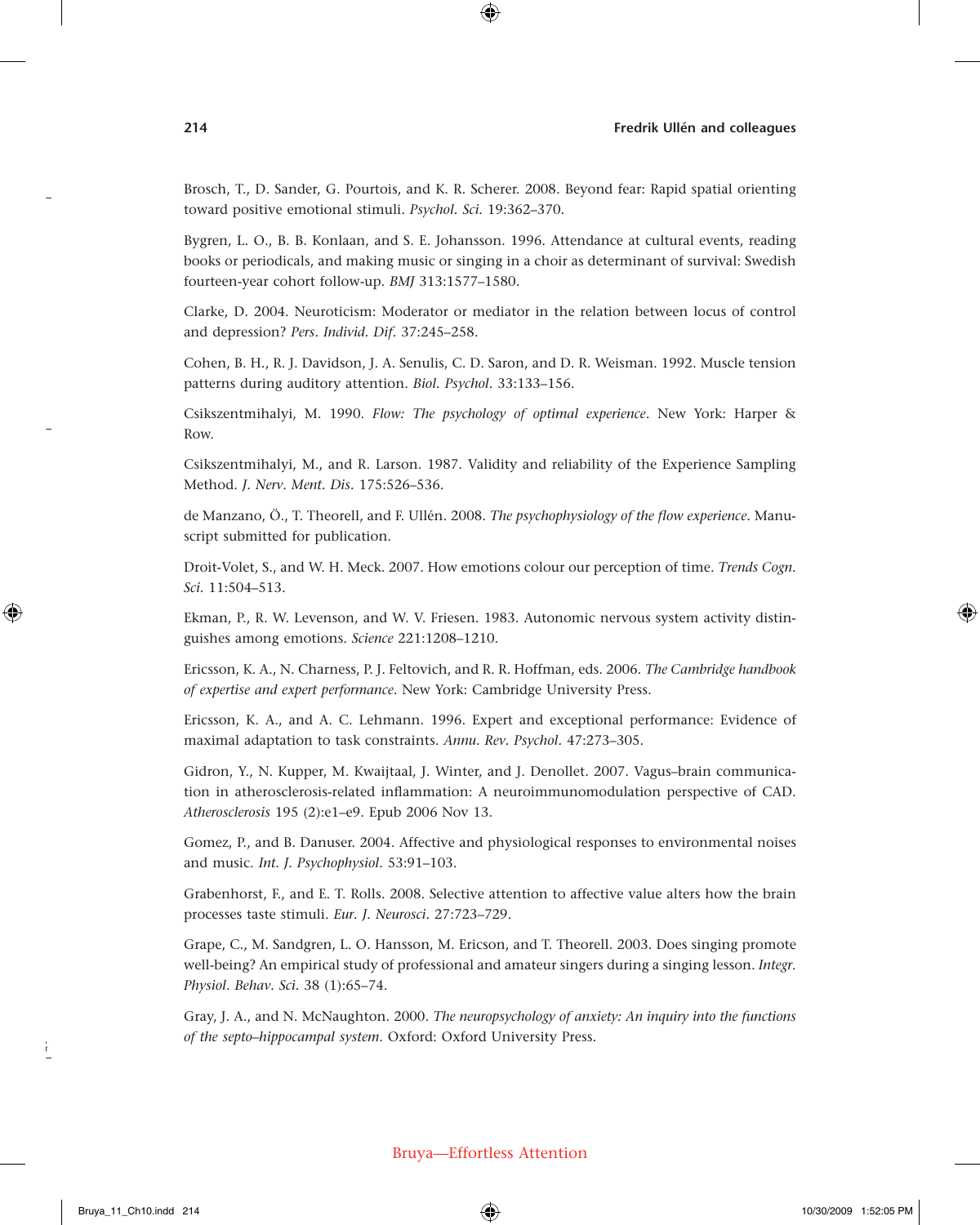# **The Physiology of Effortless Attention 215**

Gray, R. 2004. Attending to the execution of a complex sensorimotor skill: Expertise differences, choking, and slumps. *J. Exp. Psychol. Appl.* 10:42–54.

⊕

Hamilton, J. A., R. J. Haier, and M. S. Buchsbaum. 1984. Intrinsic enjoyment and boredom coping scales: Validation with personality, evoked potential and attention measures. *Pers. Individ. Dif.* 5:183–193.

Hanoch, Y., and O. Vitouch. 2004. When less is more—Information, emotional arousal and the ecological reframing of the Yerkes–Dodson law. *Theory Psychol.* 14:427–452.

Hansen, A. L., B. H. Johnsen, and J. F. Thayer. 2003. Vagal influence on working memory and attention. *Int. J. Psychophysiol.* 48:263–274.

Horner, K. L. 1996. Locus of control, neuroticism, and stressors: Combined influences on physical illness. *Pers. Individ. Dif.* 21:195–204.

Jackson, S. A., and R. C. Eklund. 2004. *The Flow Scales manual*. Morgantown: Publishers Graphics.

Jefferies, L. N., D. Smilek, E. Eich, and J. T. Enns. 2008. Emotional valence and arousal interact in attentional control. *Psychol. Sci.* 19:290–295.

Kubzansky, L. D., D. Sparrow, P. Vokonas, and I. Kawachi. 2001. Is the glass half empty or half full? A prospective study of optimism and coronary heart disease in the normative aging study. *Psychosom. Med.* 63:910–916.

Lang, P. J. 1995. The emotion probe: Studies of motivation and attention. *Am. Psychol.* 50:372–385.

Larsen, J. T., C. J. Norris, and J. T. Cacioppo. 2003. Effects of positive and negative affect on electromyographic activity over zygomaticus major and corrugator supercilii. *Psychophysiology* 40:776–785.

Madison, G., Ö. de Manzano, L. Forsman, and F. Ullén. *Flow proneness, intelligence and personality*. Manuscript in preparation.

Maier, K. J., S. R. Waldstein, and S. J. Synowski. 2003. Relation of cognitive appraisal to cardiovascular reactivity, affect, and task engagement. *Ann. Behav. Med.* 26:32–41.

McCrae, R. R., and P. T. J. Costa. 1990. *Personality in adulthood*. New York: Guilford.

Middleton, H. C., A. Sharma, D. Agouzoul, B. J. Sahakian, and T. W. Robbins. 1999. Contrasts between the cardiovascular concomitants of tests of planning and attention. *Psychophysiology* 36:610–618.

Nakamura, J., and M. Csikszentmihalyi. 2009. Flow theory and research. In *Oxford handbook of positive psychology*, ed. C. R. Snyder and S. J. Lopez Rev. ed. of *Handbook of positive psychology* (pp. 195–206). Oxford: Oxford University Press.

Noulhiane, M., N. Mella, S. Samson, R. Ragot, and V. Pouthas. 2007. How emotional auditory stimuli modulate time perception. *Emotion* 7:697–704.

Bruya—Effortless Attention

⊕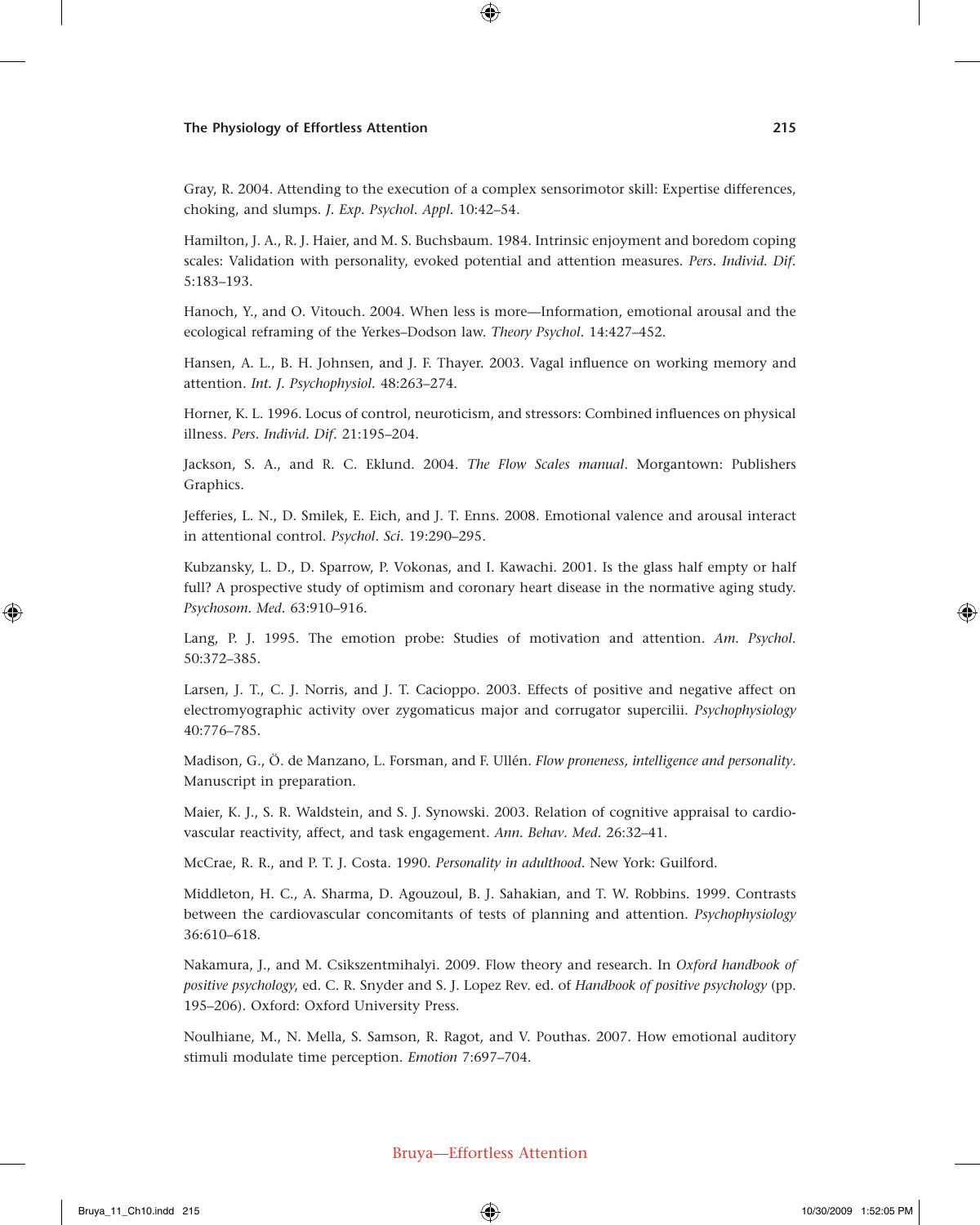## **216 Fredrik Ullén and colleagues**

Porges, S. W., and E. A. Byrne. 1992. Research methods for measurement of heart rate and respiration. *Biol. Psychol.* 34:93–130.

⊕

Ravaja, N., T. Saari, M. Salminen, J. Laarni, and K. Kallinen. 2006. Phasic emotional reactions to video game events: A psychophysiological investigation. *Media Psychol.* 8:343–367.

Raz, A., and J. Buhle. 2006. Typologies of attentional networks. *Nat. Rev. Neurosci.* 7:367–379.

Richter, M., A. Friedrich, and G. H. Gendolla. 2008. Task difficulty effects on cardiac activity. *Psychophysiology* 45:869–875.

Rotter, J. B. 1966. Generalized expectancies for internal vs. external control of reinforcement. *Psychol Monogr: Gen Appl* 80 (1):1–28.

Roy, M., I. Peretz, and P. Rainville. 2008. Emotional valence contributes to music-induced analgesia. *Pain* 134 (1–2):140–147.

Schwartz, G. E., D. A. Weinberger, and J. A. Singer. 1981. Cardiovascular differentiation of happiness, sadness, anger, and fear following imagery and exercise. *Psychosom. Med.* 43:343–364.

Schweizer, K., and H. Moosbrugger. 2004. Attention and working memory as predictors of intelligence. *Intelligence* 32:329–347.

Schweizer, K., H. Moosbrugger, and F. Goldhammer. 2005. The structure of the relationship between attention and intelligence. *Intelligence* 33:589–611.

Siegel, D. J. 2007. Mindfulness training and neural integration: Differentiation of distinct streams of awareness and the cultivation of well-being. *Soc. Cogn. Affect. Neurosci.* 2 (4):259–263.

Sinha, R., W. R. Lovallo, and O. A. Parsons. 1992. Cardiovascular differentiation of emotions. *Psychosom. Med.* 54:422–435.

Summerfield, J. J., J. Lepsien, D. R. Gitelman, M. M. Mesulam, and A. C. Nobre. 2006. Orienting attention based on long-term memory experience. *Neuron* 49:905–916.

Theorell, T., G. Ahlberg-Hulten, M. Jodko, F. Sigala, and B. de la Torre. 1993. Influence of job strain and emotion on blood pressure in female hospital personnel during workhours. *Scand. J. Work Environ. Health* 19 (5):313–318.

Veltman, J. A., and A. W. Gaillard. 1996. Physiological indices of workload in a simulated flight task. *Biological Psychology* 42:323–342.

Veltman, J. A., and A. W. Gaillard. 1998. Physiological workload reactions to increasing levels of task difficulty. *Ergonomics* 41:656–669.

von Schéele, I., B. von Schéele, G. Hansson, A. Winman, and T. Theorell. 2005. Psychosocial factors and respiratory and cardiovascular parameters during psychophysiological stress profiling in working men and women. *Applied Psychophysiology and Biofeedback* 30:125–136.

#### Bruya—Effortless Attention

G

⊕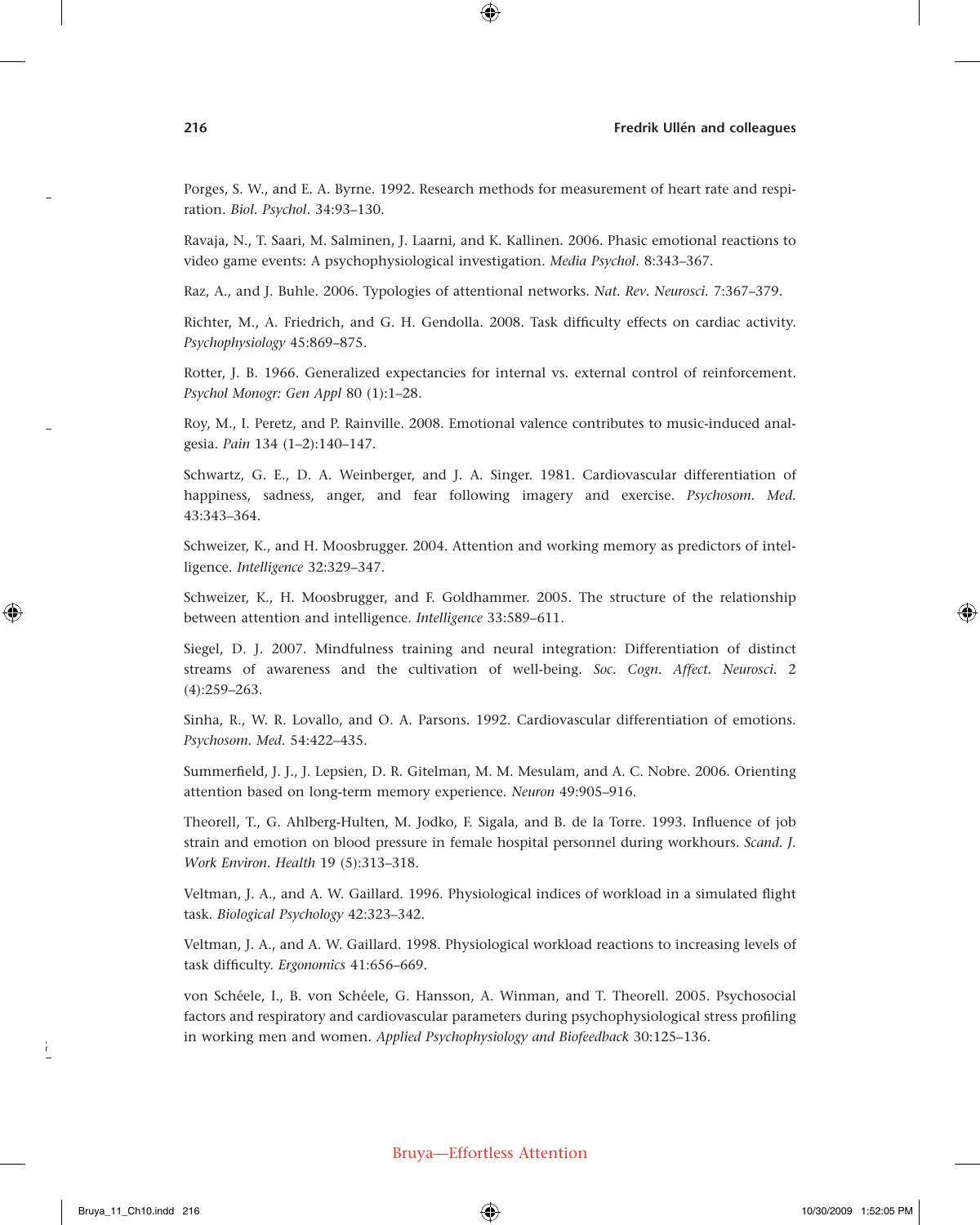# **The Physiology of Effortless Attention 217**

Waterink, W., and A. van Boxtel. 1994. Facial and jaw-elevator EMG activity in relation to changes in performance level during a sustained information processing task. *Biol. Psychol.* 37:183–198.

 $\bigoplus$ 

Weinstein, S. E., and K. S. Quigley. 2006. Locus of control predicts appraisals and cardiovascular reactivity to a novel active coping task. *J. Pers.* 74:911–931.

Wientjes, C. J. 1992. Respiration in psychophysiology: Methods and applications. *Biol. Psychol.* 34:179–203.

Witvliet, C. V., and S. R. Vrana. 1995. Psychophysiological responses as indices of affective dimensions. *Psychophysiology* 32:436–443.

# Bruya—Effortless Attention

 $\bigoplus$